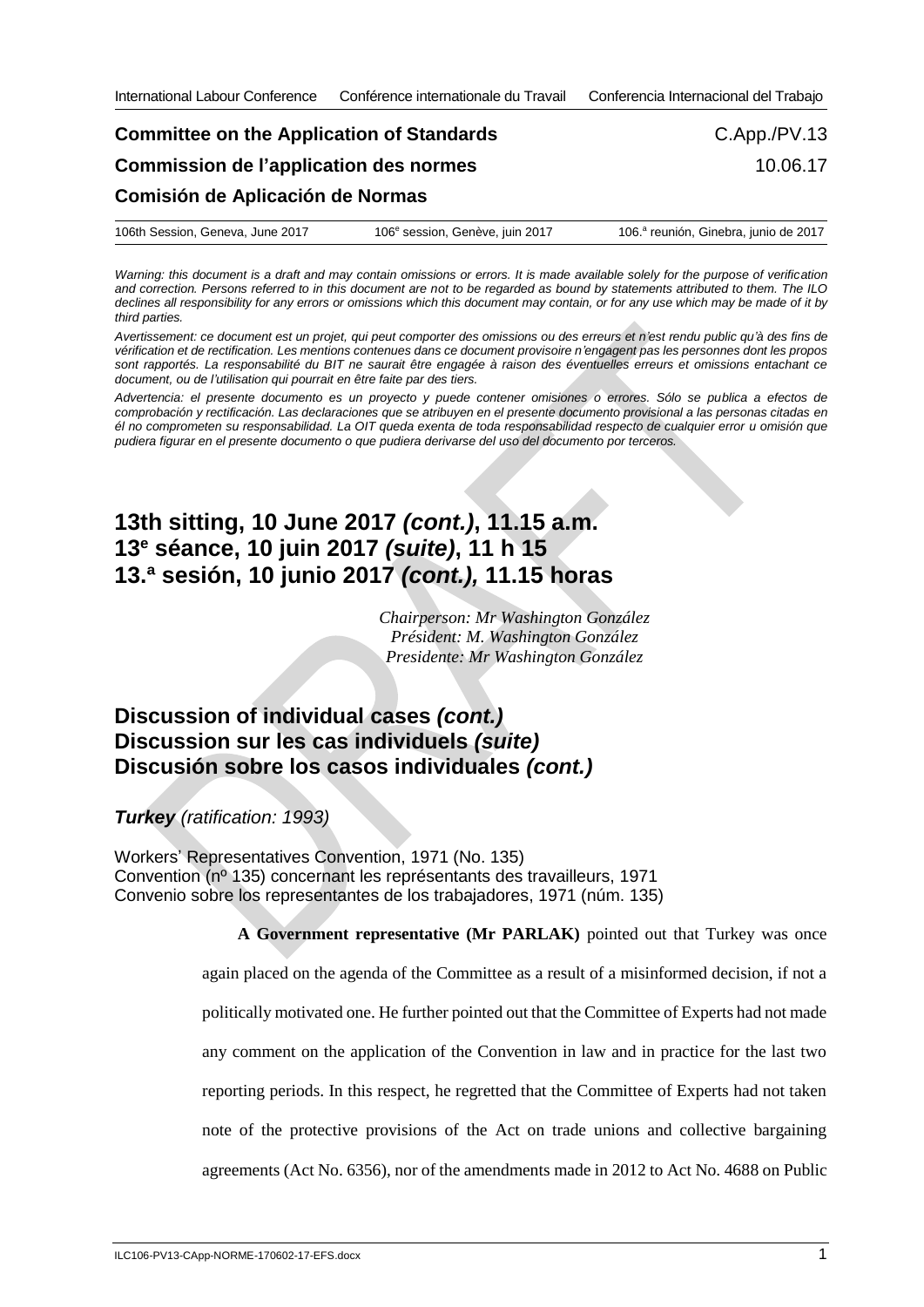Employees' Unions. The Committee of Experts had referred only to the allegations made by the Confederation of Public Employees' Trade Unions (KESK). To respond to these allegations, the Government needed adequate time to correspond with several public institutions and to make inquiries. As always, the Government would have provided, in due course, the necessary information. The fact that the Government did not have time to do so did not justify the inclusion of this case in the short list.

Regarding the legislation in force, he recalled that the amendments made to Act No. 4688 in 2012 introduced the following changes: (i) along with the shop stewards representing the majority trade union, minority trade unions were now also allowed to appoint workplace representatives; (ii) pursuant to section 23, it was now possible to appoint a shop steward at the workplaces with less than 20 public servants; (iii) paid time off given to shop stewards to carry out their activities was increased from two hours to four hours in a week; (iv) public employers could not change the workplace of shop stewards, the minority trade unions' workplace representatives, trade union officials, trade unions' branch office officials, trade unions' provincial and district representatives, without clear and precise justifications; and (v) the Act required public employers to provide facilities to the trade union representatives to enable them to carry out their duties during and outside working hours, in a manner that did not hinder management and provision of services. Similarly, Prime Minister's Circular No. 2003/37 also ordered public institutions to provide offices and noticeboards to trade union representatives, to the extent possible, and allot meeting and conference rooms, if available, for trade union activities, in accordance with section 23 of Act No. 4688.

Addressing the KESK allegations, he recalled that one of the cases concerned related to the transfer of Mr Celik from Ankara National Library to another workplace. Initially, by a letter sent in 2008, the Kultur Sanat-Sen Trade Union had appointed him workers' representative. However, another union member was named representative by a letter received in 2009. The latter person was still the workplace representative and attended the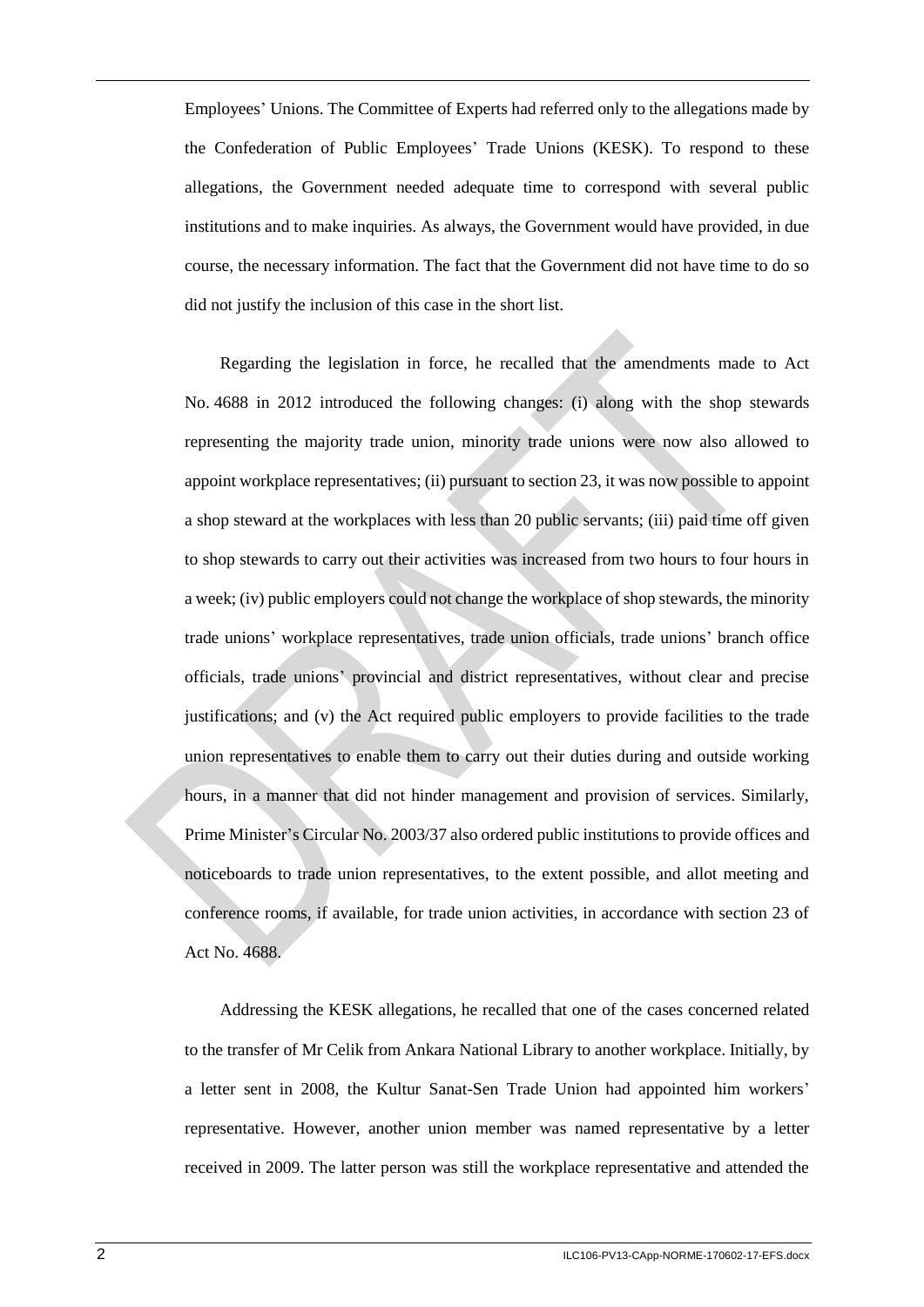meetings with the administration in 2013, 2014 and 2015. In a different case, the transfer, in January 2015, of Mr Kuruuzum, Kultur Sanat-Sen Trade Union workplace representative in Antalya Provincial Directorate of Culture and Tourism, was revoked in accordance with section 18 of Act No. 4688, upon receipt of his letter in February 2015 indicating that he was a trade union workplace representative. Currently, he worked at Antalya Provincial Directorate of Culture and Tourism. In another case, the Ministry of Forestry and Water Affairs determined that Tarim Orkam-Sen Trade Union's workplace representative, Mr Sonmez, was very often absent from work without his employer's permission. He was transferred to Ankara Ninth Regional Directorate affiliated to the Ministry. However, he was reinstated to his previous job by the Ankara Third Administrative Court. In another case, a representative of the Trade Union of Public Administration Employees (BES), Mr Bektas, was transferred from Samsun Tenth Meteorology Region to Cankiri Meteorology Directorate because he had insulted, physically assaulted and threatened a colleague and disrespected his supervisor. His transfer was not related to any trade union activity. The Samsun Sixth Criminal Court of Peace found him guilty of the above acts. At no point did Mr Bektas claim anti-union acts. Furthermore, the employment contract of Haber-Sen Trade Union's workplace representative at the Directorate General of Press and Information, Mr Kaftancioglu, was terminated when he had failed an exam to determine his qualifications. He was reinstated in his previous job by a verdict of the First Administrative Court of Ankara. As the relevant institution appealed to the Court of Cassation, the case was still pending. Further on, Mr Taskesen, Yapi-Yol Sen Trade Union's workplace representative at the workplace in Kahramanmaras was transferred to the workplace in Antakya of the same Regional Directorate in October 2014. The Administrative Court of Kahramanmaras stayed the execution of his transfer in December 2014 and consequently repealed it in March 2015. While the case was still pending, upon his request, he was transferred to his previous workplace in January 2015 and was still working there. From the file of Mr Berberoglu, BES Trade Union workplace representative at the Izmir Guzelbahce Revenues Directorate, it appeared that he had violated the regulation on appearance and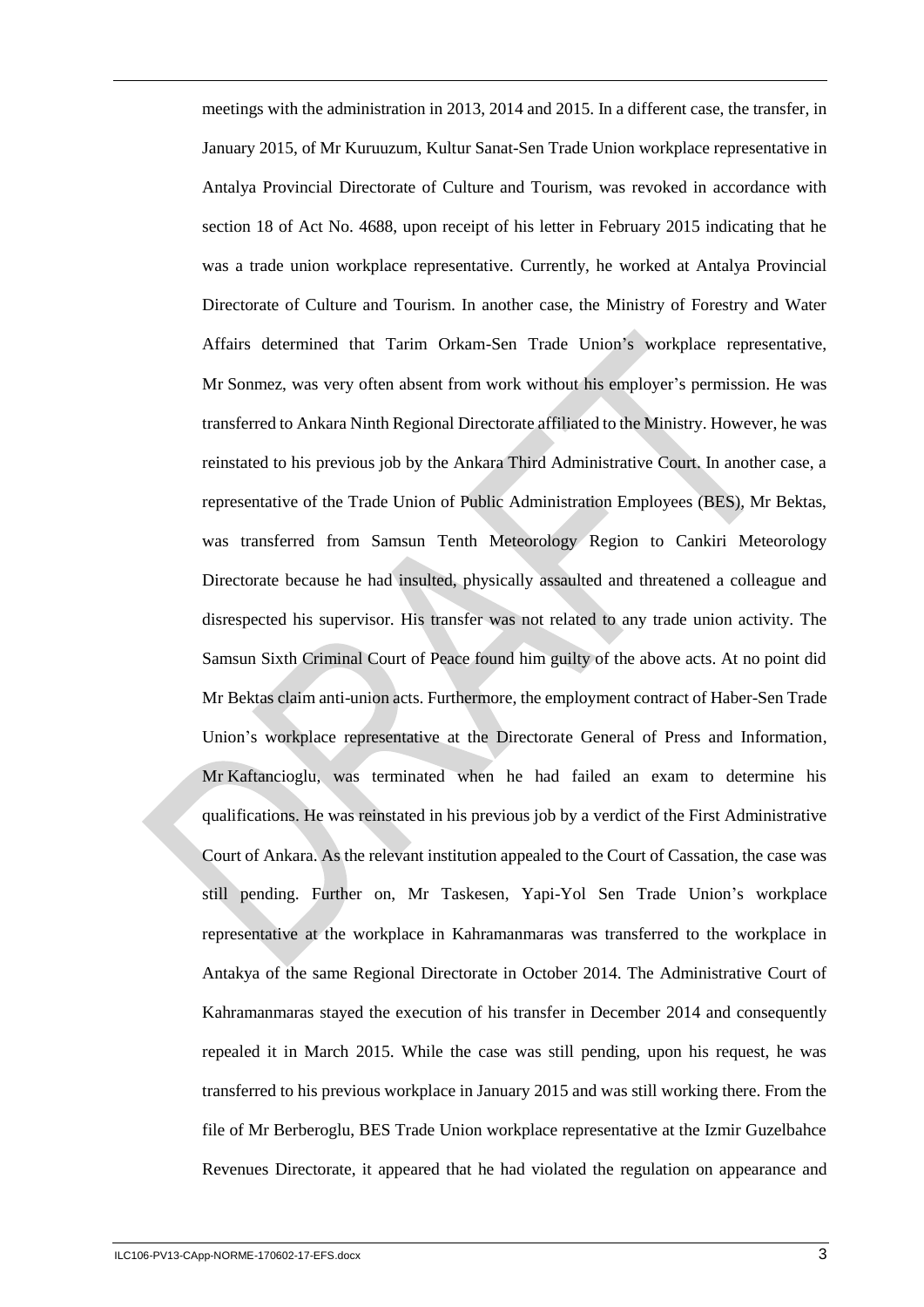attire despite being warned on several occasions. As a result, he was transferred to another workplace of the same public institution in the same city. The Third Administrative Court of Izmir ruled that the decision was in conformity with the law. He retired from the public service in July 2016. Regarding the allegation that no office space was allocated to the BTS Trade Union in four workplaces in 2014, the speaker indicted that an investigation by the Directorate General of State Railways revealed that there was no such application by the said trade union for the allotment of an office in 2014.

**The Government representative** emphasized that the protection provided to workers' representatives by the Convention existed only if they acted in conformity with the existing laws. In case of any grievance, administrative and judicial remedies were in place and functioned effectively in Turkey. Regarding the observation made by the Confederation of Turkish Trade Unions (TÜRK-ÍŞ) he noted that it did not refer to any discrepancy between the law and the Convention. In conclusion, he recalled that Act No. 6356 regulated the protection of trade union shop stewards. Pursuant to its section 24, an employer could not terminate the employment contract of shop stewards unless there was a just cause for termination. The shop steward concerned and his trade union had the right to apply to the competent court, which could order reinstatement without the loss of pay and benefits. Moreover, no major changes in employment, including transfer, were possible without the shop steward's consent.

**The Worker members** noted that this was the first time the Committee discussed the application of the Convention in Turkey. This was a pertinent moment to discuss this issue as Turkey was now governed through emergency decrees adopted by the executive with no judicial oversight. The total disregard for the rights of workers and the lack of protection afforded to their representatives was embedded in the overall assault on democratic institutions. Workers' representatives were subject to arrests, dismissals, transfers and other forms of discrimination for defending the rights of those they represented. The Worker members were shocked to hear about the July 2016 coup attempt. While defeated, this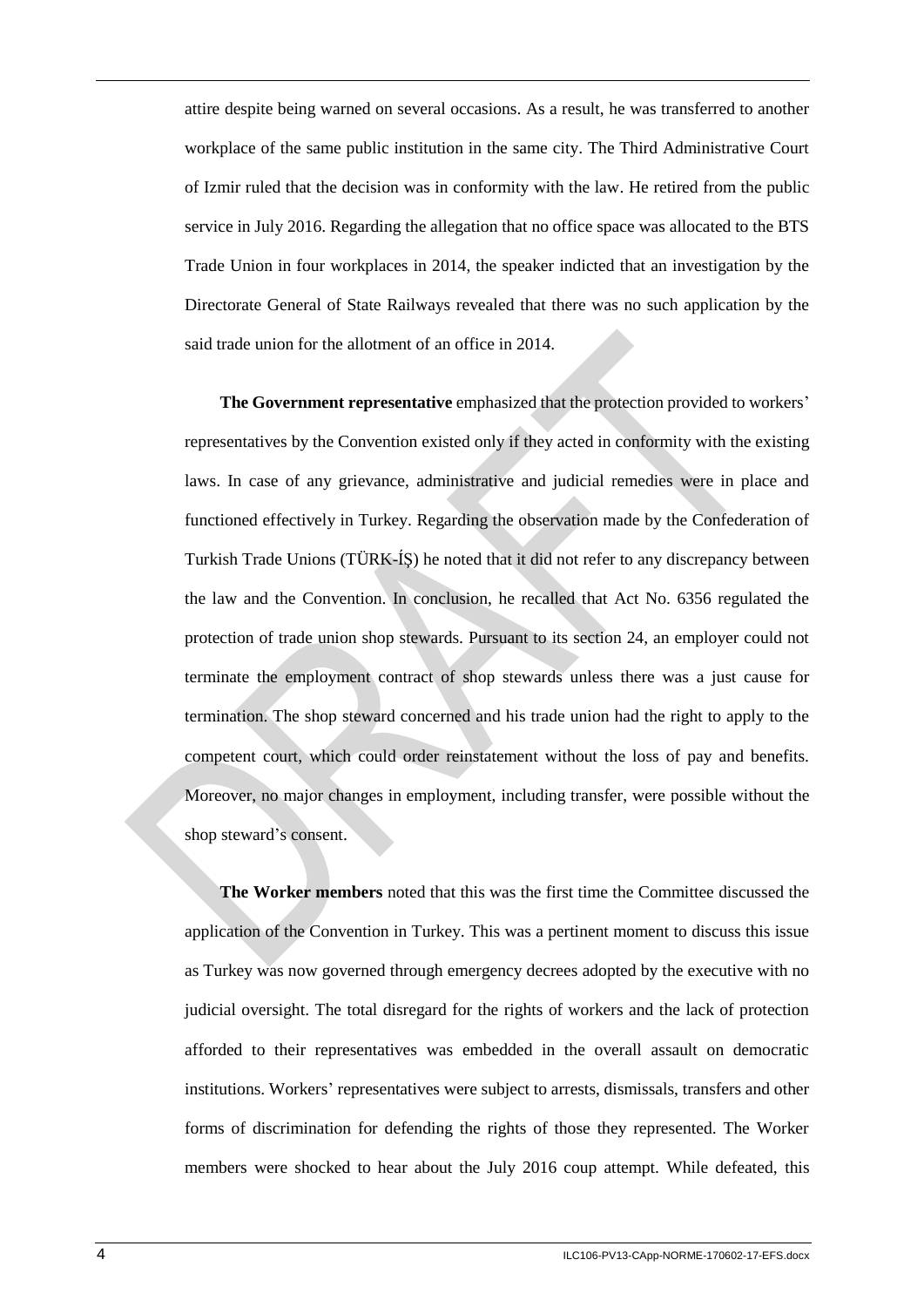violent attack perpetrated by some officials of the military took the lives of almost 240 people who courageously defended democracy over military rule. The Worker members commended the bravery of these citizens, many of whom were trade union leaders and members, and expressed their condolences and solidarity to their families. Even when they did not agree with the politics of certain governments, the Worker members would always stand firmly against those who wanted to impose brute force against an elected government. However, the authoritarian measures the Government had taken in the aftermath of the attempted coup had given rise to concern. While these were first targeted against persons who were allegedly responsible for the coup attempt, soon after the drastic measures taken were extended far beyond this group turning into a purge of oppositional voices. Workers' representatives in the public sector became a primary target for arrest, dismissal and harassment. Authorities had remanded more than 47,000 people in pre-trial detention and had closed down hundreds of associations, foundations and other institutions. In September 2016, the Minister of Justice stated that almost 34,000 convicted inmates would be released to make space in prisons. Many of those arrested and detained had absolutely nothing to do with the coup attempt or terrorist groups. They were mere trade union leaders standing up against destructive politics. For example, on 10 November 2016, the Trade Union of the Employees of the Public Health and Social Services (SES) organized a collective action against unjustified collective dismissals and the declared "state of emergency". The police intervened and many workers, including the joint leader of SES and members of the central executive committee, were detained. Even before the attempted coup, trade union leaders were subjected to arbitrary arrest. Twenty-six members and board members of the SES Muğla Branch, including Huseyin Sarıefe, were taken into police custody on 11 October 2015 following a trade union rally to protest against a terrorist attack that had killed more than 100 people. Court proceedings had been initiated against them. The Adıyaman Governorate launched an administrative investigation against BES Women's Secretary, had changed her workplace and suspended her from her office for reading a press statement on International Women's Day in 2017. Almost 150,000 public servants had been dismissed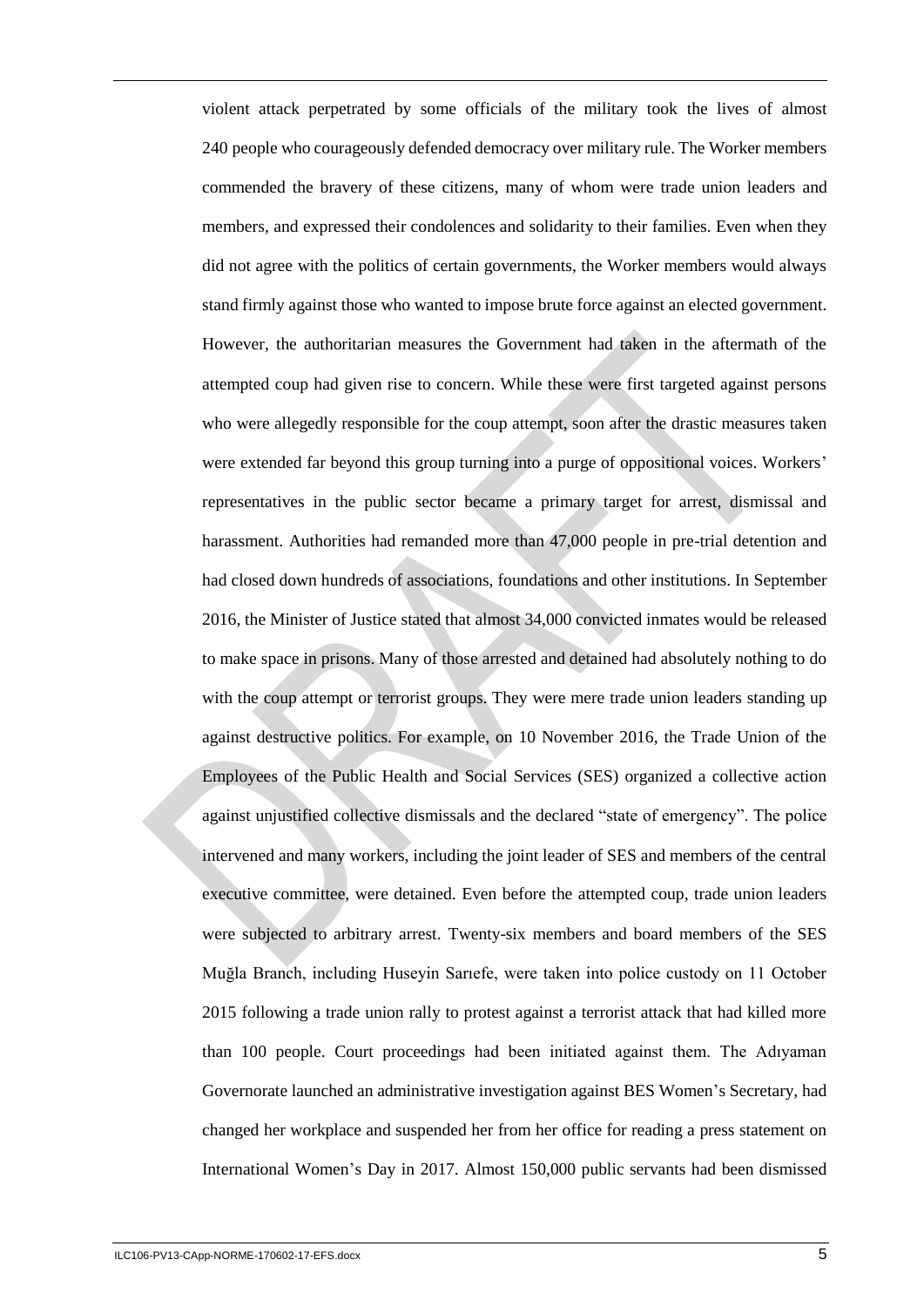and banned from public service under emergency decrees. The grounds of dismissal were always general and alleged that those dismissed were "members of, connected to, or in communication with a terrorist organization", without any evidence being provided. Trade union officials in public institutions had been systematically targeted by false allegations leading to their suspension and dismissal in an attempt to get rid of trade unions in those institutions. By December 2016, 11,711 KESK members were suspended from office, including Gülistan Atasyon, KESK Women's Secretary, Fikret Aslan, the President of BES, and Fikret Calagan, SES Executive Committee member. The majority of the dismissals were based on emergency decrees and workers were unable to challenge them in courts. The Worker members made an urgent appeal to the Government in relation to two colleagues who had been on a hunger strike for 93 days. KESK members, Nuriye Gülmen and Semih Özakça, had been protesting against their unfair dismissal by emergency decree. Their health condition was now at a critical stage.

In addition to dismissal and arrest, trade union representatives faced other forms of discrimination, such as forceful transfers and disciplinary procedures, often linked to critical social media messages of trade union representatives, which had allegedly "insulted" government representatives. Dismissals of trade union representatives before their official recognition by the Ministry of Labour were frequent given that the protection offered by the labour laws did not extend to the period during which worker representatives sought official recognition. Dismissals and other forms of discrimination had often led to the end of efforts to establish trade unions at those workplaces. In conclusion, the Worker members saluted the courage of those workers who put themselves at risk to give a voice to those they represented under extremely severe conditions and hoped that the discussion would help the Government to understand the impact of its policies on trade unionists and those they represented.

**The Employer members** recalled that this Convention was a technical Convention that sought to protect worker representatives from any act prejudicial to them. They highlighted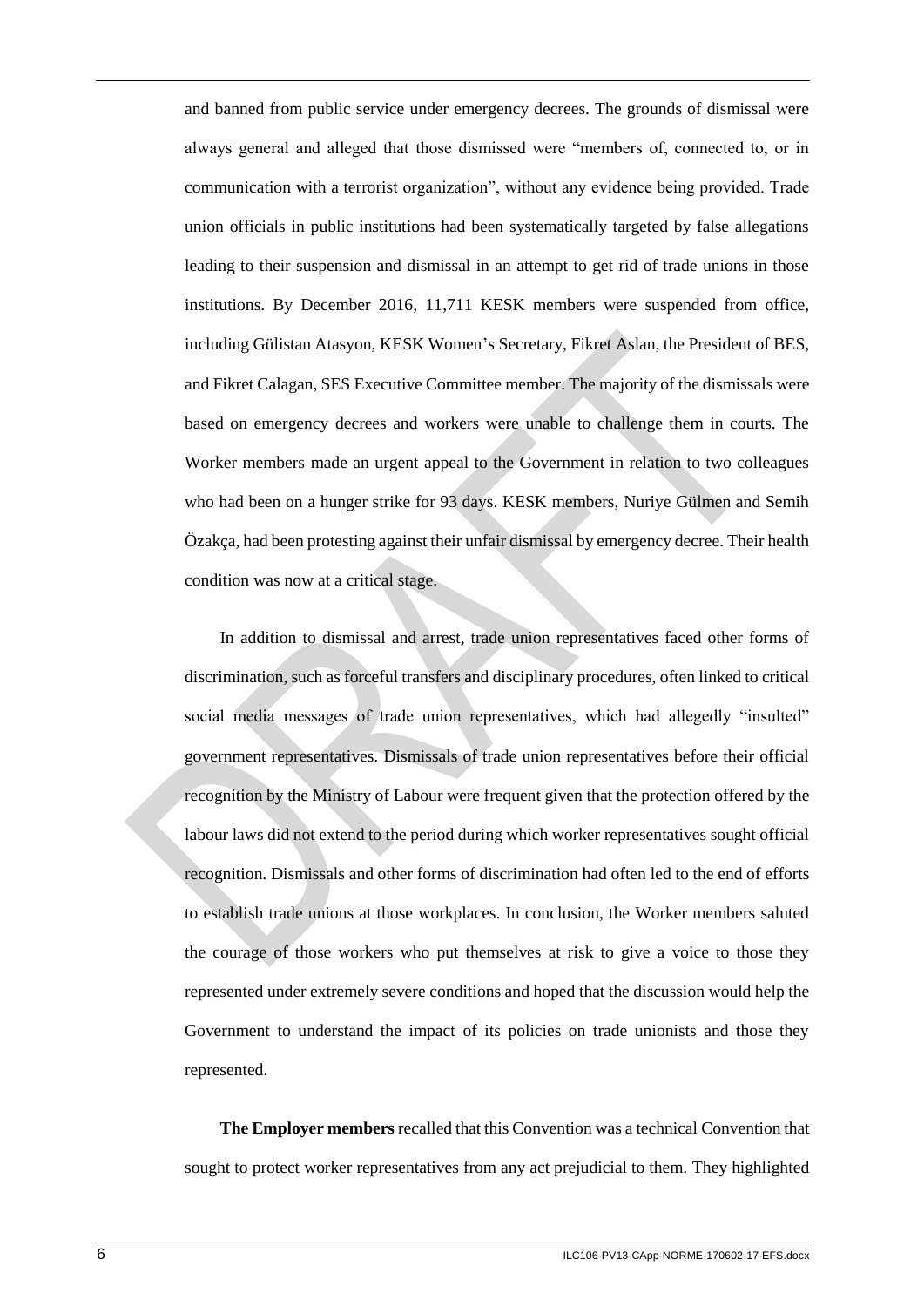that, in its brief observation, the Committee of Experts had requested the Government to provide comments on the observations made by the TÜRK-ÍŞ and KESK containing allegations of dismissal, transfers, disciplinary measures and denial of facilities to workers' representatives. The Committee of Experts had not commented on the legislation establishing protective measures both in the private and public sectors.

The Employer members noted the elements submitted by the Government in relation to the individual cases referred to by KESK. They also noted the legislative developments mentioned by the Government regarding the protection on union representatives in the public sector, including protection against dismissal, and understood that workers' representatives enjoyed effective protection against dismissal and other prejudicial acts in the private sector and that Act No. 4688, as amended, prohibited dismissals, relocation and prejudicial treatment due to trade union activities. They considered that information was necessary in order to ensure a full understanding of the situation in the country concerning the application of the mentioned pieces of legislation and encouraged the Government to provide the requested information to the Committee of Experts without delay.

**A Worker member of Turkey (Mr GOK)** referred to the history of Turkish labour legislation with regard to the protection of workers' representatives or workplace union representatives. The first relevant legislation was Labour Act No. 3008 adopted in 1936, followed by the Trade Unions Acts Nos 274 and. 2821, which were adopted in 1963 and 1983, respectively. Pursuant to these Acts, employers could not terminate the work contract of the workplace union representatives unless they had a justifiable reason clearly stated in writing. This protection had been abolished with Act No. 4773 in 2002, but reinstated by section 24 of Act No. 6356. The same provision, which was still in force, also prohibited employers from changing the workplace and the main job duties of union representatives. Furthermore, if the employer terminated the employment contract of the union representative, a complaint could be filed before the court by the representative or his or her union, within one month from the date of the notification of the termination. The court could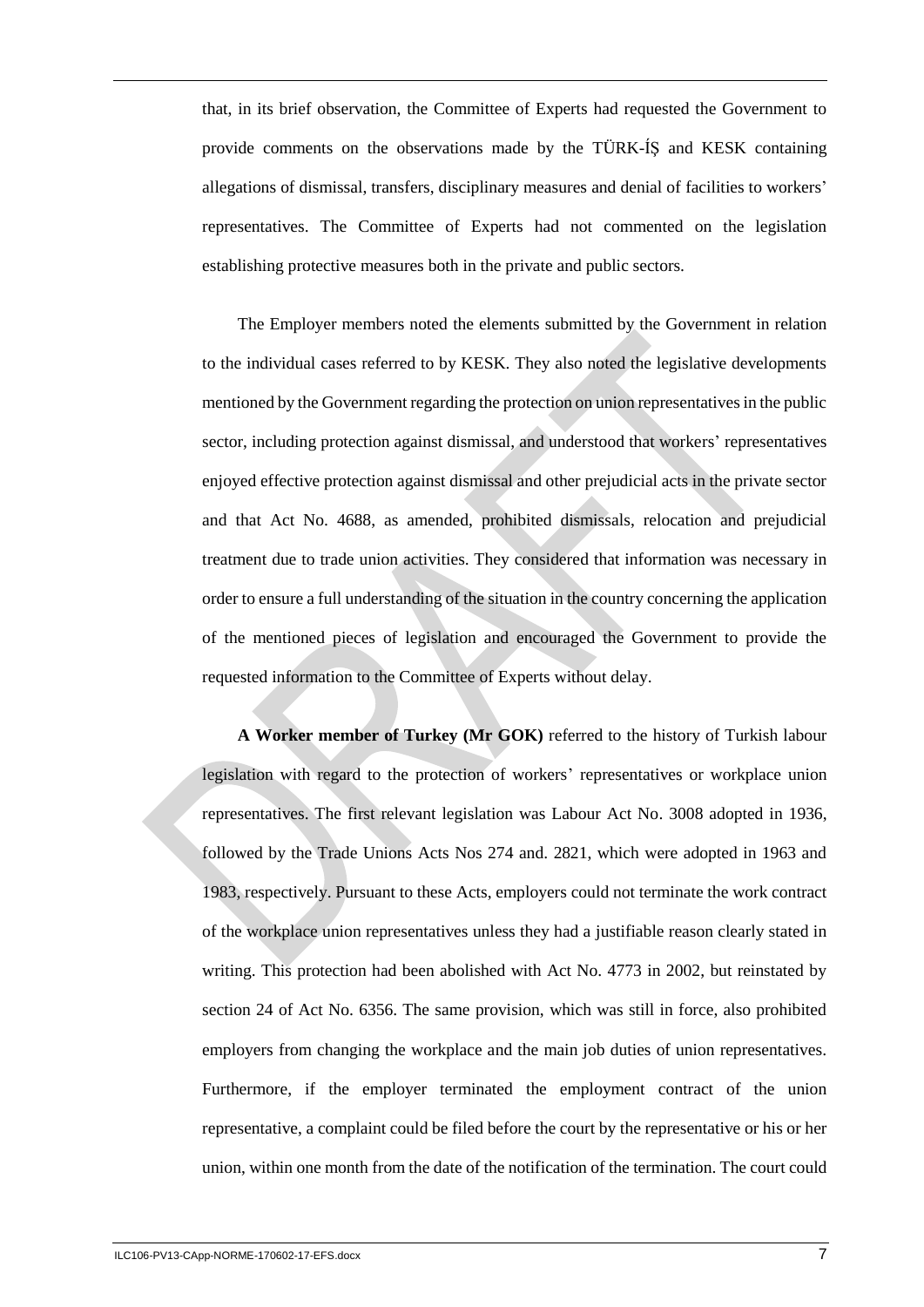direct the employer to reinstate the representative without loss of pay or benefit. Act No. 6356 was in line with the Convention. However, these protections applied only to unions that had already organized more than 50 per cent of the workers and had been recognized as competent collective bargaining agents. At the workplaces where the organizing activities had just started, the workers participating in these activities did not benefit from the same guarantees and were generally dismissed by their employers. They could only receive compensation if they could prove that they had been dismissed on account of their trade union activities. Therefore, it was necessary to extend the scope of the current regulations to these workers.

During the military coup attempt, 248 innocent people had been killed. If the coup attempt had been successful, the democratic institutions and civil society organizations including trade unions would have ceased to exist. This was for instance evidenced by the case of the executives of the trade union All Motor Vehicle Transportation Workers' Union (TÜMTÍS), who had been accused and detained on false charges. The judges in their cases had eventually been dismissed for being members of the Fetullah Gulen Terrorist Organization (FETO). All parties, including the opposition, were united and asked for the punishment of the criminals of this bloody coup. At the same time, they had concerns about the possible innocent people facing difficulties to prove their innocence before the courts. In this regard, the announcement by the Government of the establishment of a commission to provide access to the legal process for those people was welcome. Terrorism endangered the democratic values and workers' rights and freedoms. In addition to the military coup attempt, Turkey had been the target of frequent terrorist attacks, especially at its south and south-east borders. Under these circumstances, it was not easy to put labour-related issues on the agenda of the country. He looked forward to the end of the state of emergency as soon as the serious threats to democracy were overthrown.

**Another Worker member of Turkey (Mr DEMIRCI)** noted that, in the wake of the attempted coup, 4,800 public officials, members of the Turkish Confederation of Public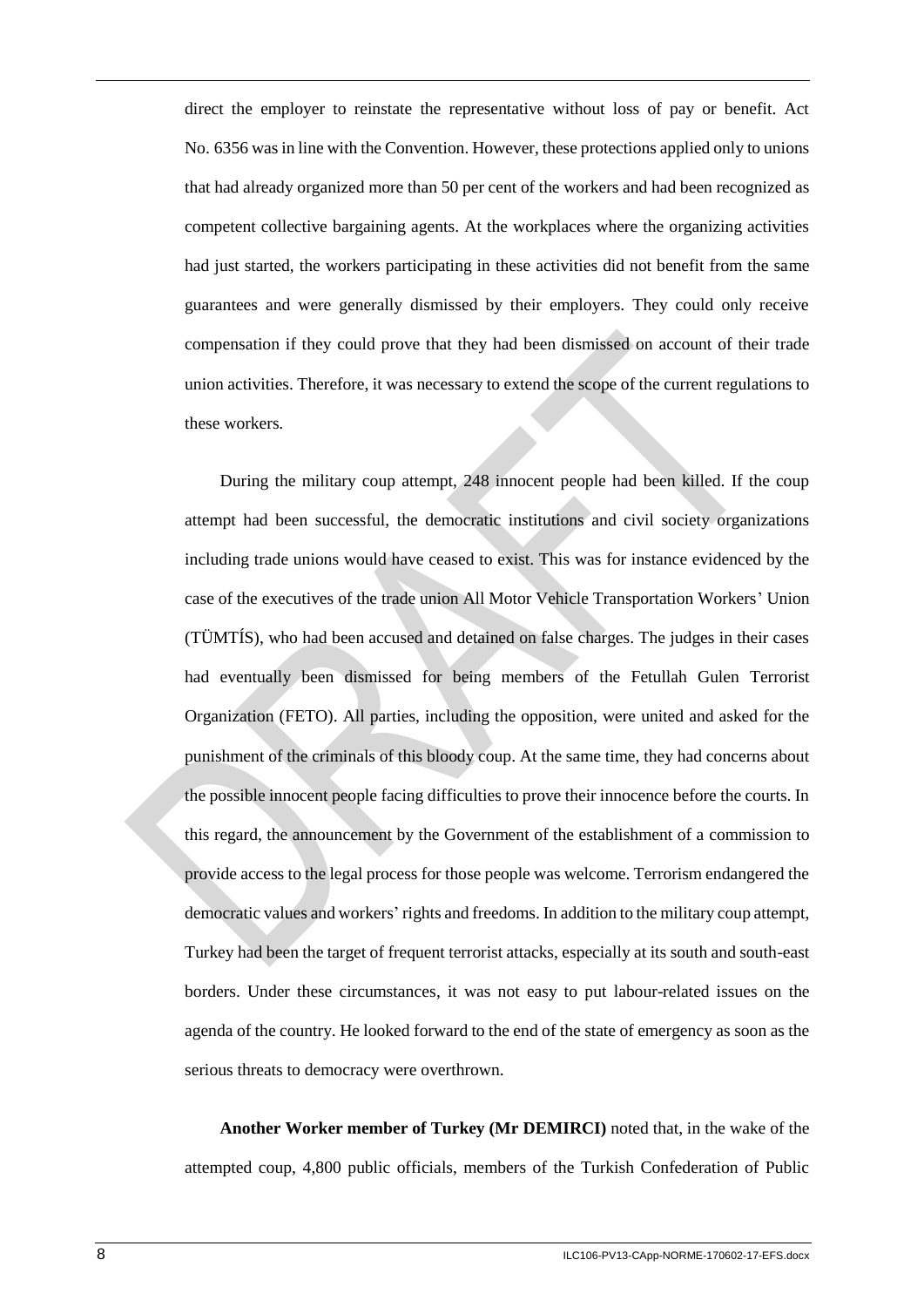Workers' Associations (Türkiye Kamu-Sen), including 39 branch executives and 50 workplace representatives, had been dismissed by an emergency decree for presumed support of the Gulenist movement. No international Conventions or national legislation had been taken into account during the dismissal process, nor had the investigations or punishment process been carried out. The right to self-defence had been ignored. The guilty and the innocent had been mixed together. A commission of seven members, mostly from the high courts, had now been established to review those dismissals; however as yet, no decision had been handed down. Clearly, problems persisted with the implementation of the Conventions and the situation was worsening. He urged the Government to implement ILO standards and respect national legislation.

**The Employer member of Turkey (Mr CENTEL)** recalled that the observation of the Committee of Experts referred to the allegations of KESK, which concerned dismissals, transfers and disciplinary measures against workers' representatives, and regretted that the Government had not responded to these claims. During the attempt to overthrow the Government, over 300 people had been killed and more than 2,000 wounded as a result of the failed coup. The speaker condemned any terrorist attack or unconstitutional effort to seize power and overthrow democracy. Workers' representatives in Turkey enjoyed effective protection against dismissal and any other prejudicial acts. In line with the Convention, these protections applied to all employees regardless of their sector of activity. The national laws and judicial practices also provided for effective and sufficiently dissuasive sanctions to prevent the violation of workers' representatives' rights. For public sector employees, the protection of worker representatives was regulated under Act No. 4688. Section 18 of this Act prohibited all kinds of dismissals, relocation and prejudicial treatment due to the trade union activities of public servants. The Act also extended this protection to the provincial and regional directors of public servants' trade unions. For private sector employees, the union representatives enjoyed a high level of protection in accordance with Act No. 6356. The employment contracts of union representatives could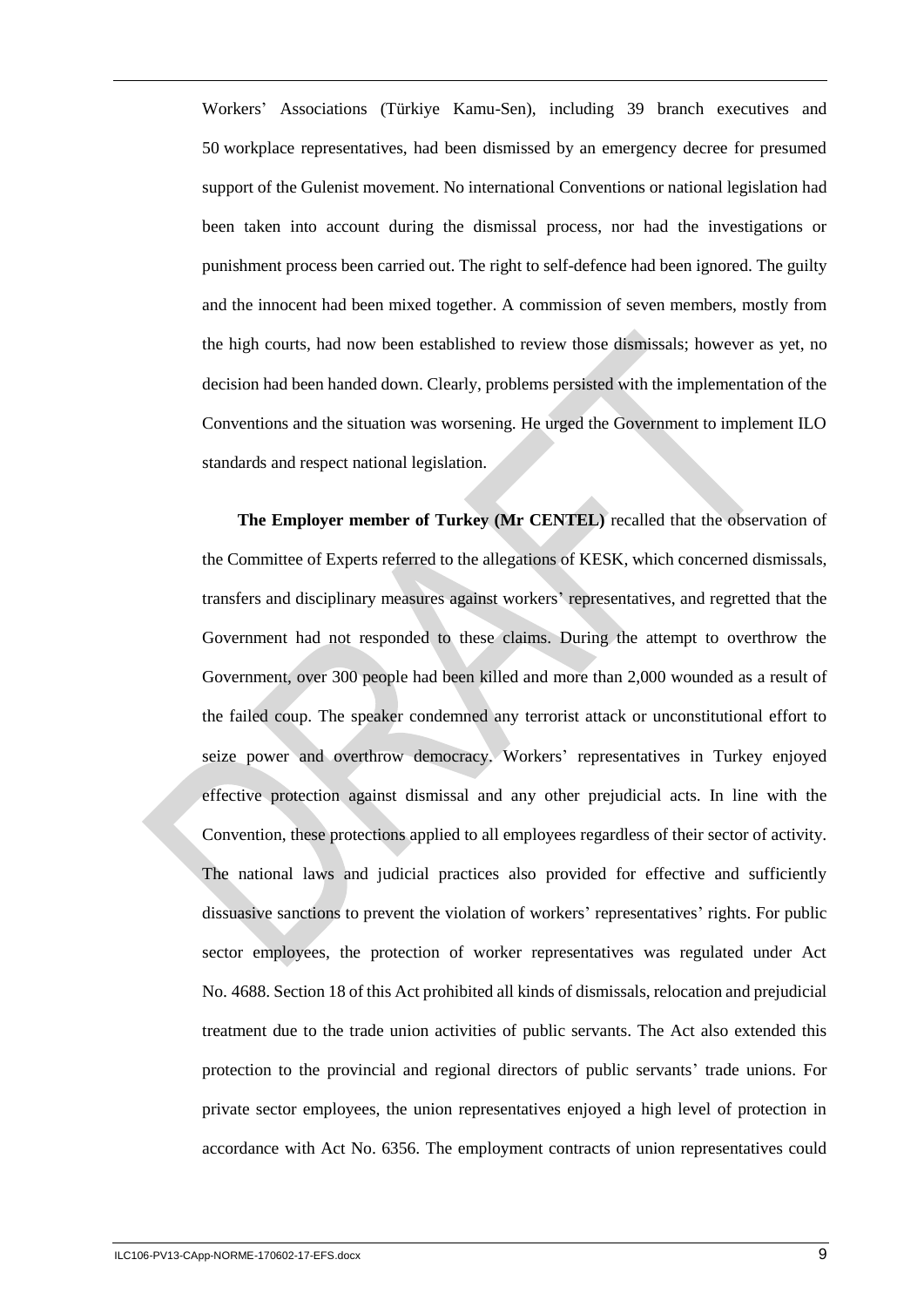not be terminated without just cause. In addition, if the union representative was reinstated by a court decision, the employment contract would be presumed to have continued and the wage and benefits would be paid. It was important to examine whether, in the cases referred to by KESK, the representatives had acted in conformity with existing laws. Adequate time would be needed to respond, since the allegations involved several public institutions.

**An observer representing the International Trade Union Confederation (ITUC) (Mr KOSE)** stated that KESK affiliates faced numerous violations of their rights, including transfers, reassignments to new workplaces, denial of promotions, filing of criminal charges and other legal proceedings against them, suspensions and dismissals, administrative investigations, fines and penalties, mobbing, detentions, arrests and violations of their freedom of speech on social media. In addition, KESK had been targeted by campaigns of discreditation. The state of emergency had been declared on 21 July 2016 on the basis of article 120 of the Constitution. Members of certain unions had been dismissed through emergency decrees. The coup attempt was completely unrelated to the unions affiliated to KESK. While government officials claimed that the dismissals aimed at removing coup plotters from state functions, dismissals targeted opponent democratic forces and trade unions in political conflict with the Government. Thousands of public employees, members and executives of trade unions had been dismissed through an emergency decree and not granted access to justice. There were consistent and serious violations of labour rights. Scientists who had different ideologies than the ones promoted by the Government had been dismissed from academia. The system in place was authoritarian and dictatorial, and aimed at turning unions into branches of the ruling party. Such violations continued and were on the increase. The ILO should take an active role before more mass dismissals occurred. Thus, this case should be included in a special paragraph of the Committee's report.

**The Worker member of the Netherlands (Ms VAN WEZEL)** recalled that, as set in its preamble, Convention No. 135 supplemented the Right to Organise and Collective Bargaining Convention, 1948 (No. 98), and that it sought to protect worker representatives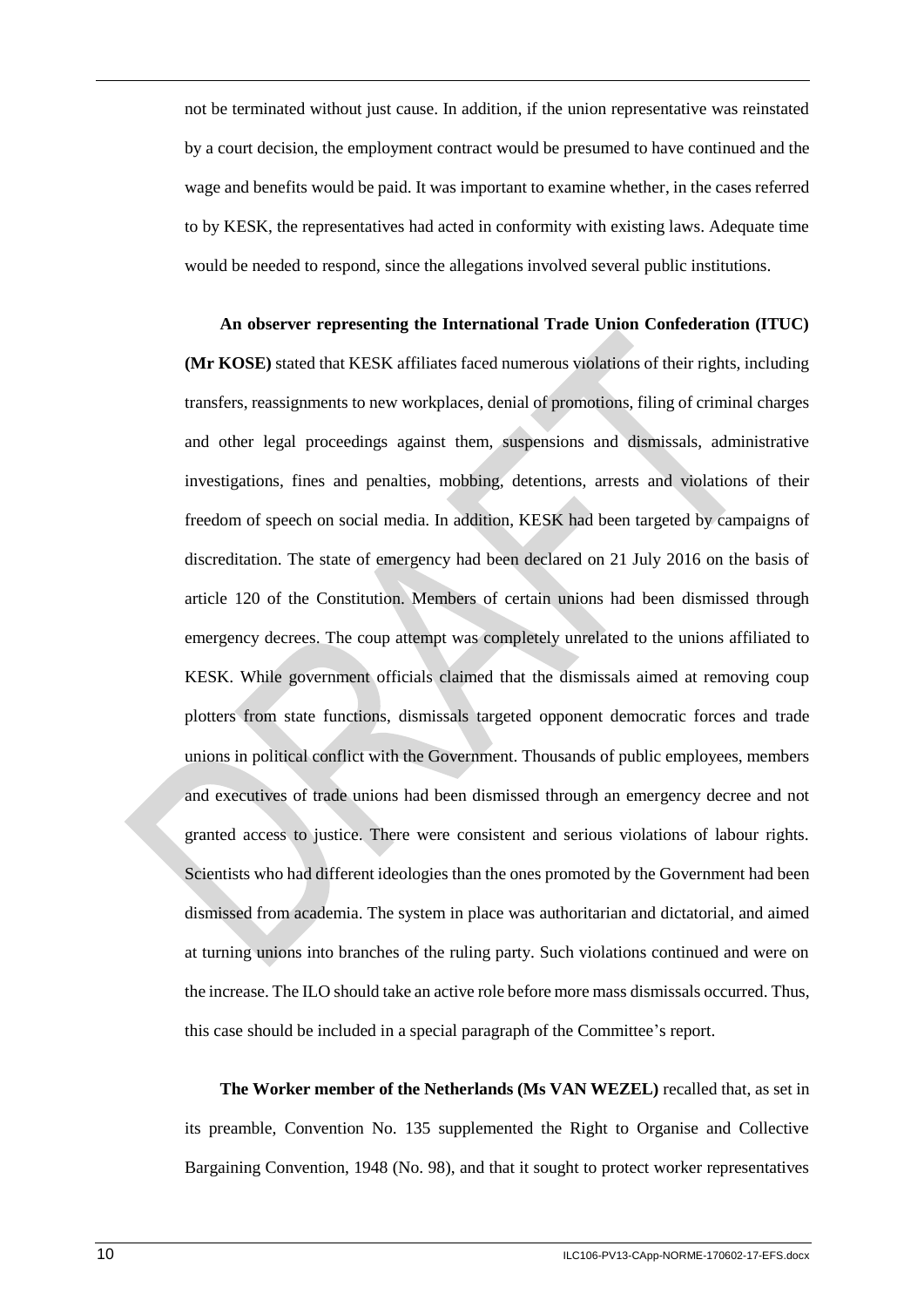from any act prejudicial to them, including dismissal, based on their status or activities as a worker's representative or on union membership or participation in union activities. Worker representatives at all levels, including trade union officials, could only fulfil their duties if they were free to publicly criticize company or government policies if these policies harmed the interests of workers and if they were able to organize peaceful meetings and demonstrations to express the grievances and demands of the workers and communicate these to the general public. This year's report for the recurrent discussion on fundamental principles and rights at work also referred to the importance of these civil liberties. These freedoms and rights were increasingly restricted in Turkey as the media were put under the Government's control or silenced and trade union officials were threatened with arrests on the accusation of insulting the Government or the President. Both the President and the General Secretary of the Confederation of Progressive Trade Unions of Turkey (DÍSK) faced these charges and other forms of harassment. Many trade union officials had their telephones tapped, houses raided and computers confiscated and trade union industrial action in Turkey was increasingly harmed not only by dismissal of union representatives but also by violence from the police as well as from employers. Emphasizing that these intimidations precluded the effective representation of workers' interests, she urged the Government to refrain from any action contrary to the Convention and to adopt a policy of protecting and facilitating the role of workers' representatives.

**An observer representing the International Transport Workers' Federation (ITF) (Mr SUBASINGHE)** noted that the protection afforded to worker representatives under section 24 of Act No. 6356 was rendered ineffective by serious limitations on the right to organize. Under this Act, a trade union could appoint a workplace representative only after official recognition of the trade union by the Ministry of Labour, and on the condition that employers had not objected to the Ministry's determination. In reality, an employer's objection could cause delays of up to three years, during which time the employer could dismiss union members or make them resign the union. In an ongoing dispute between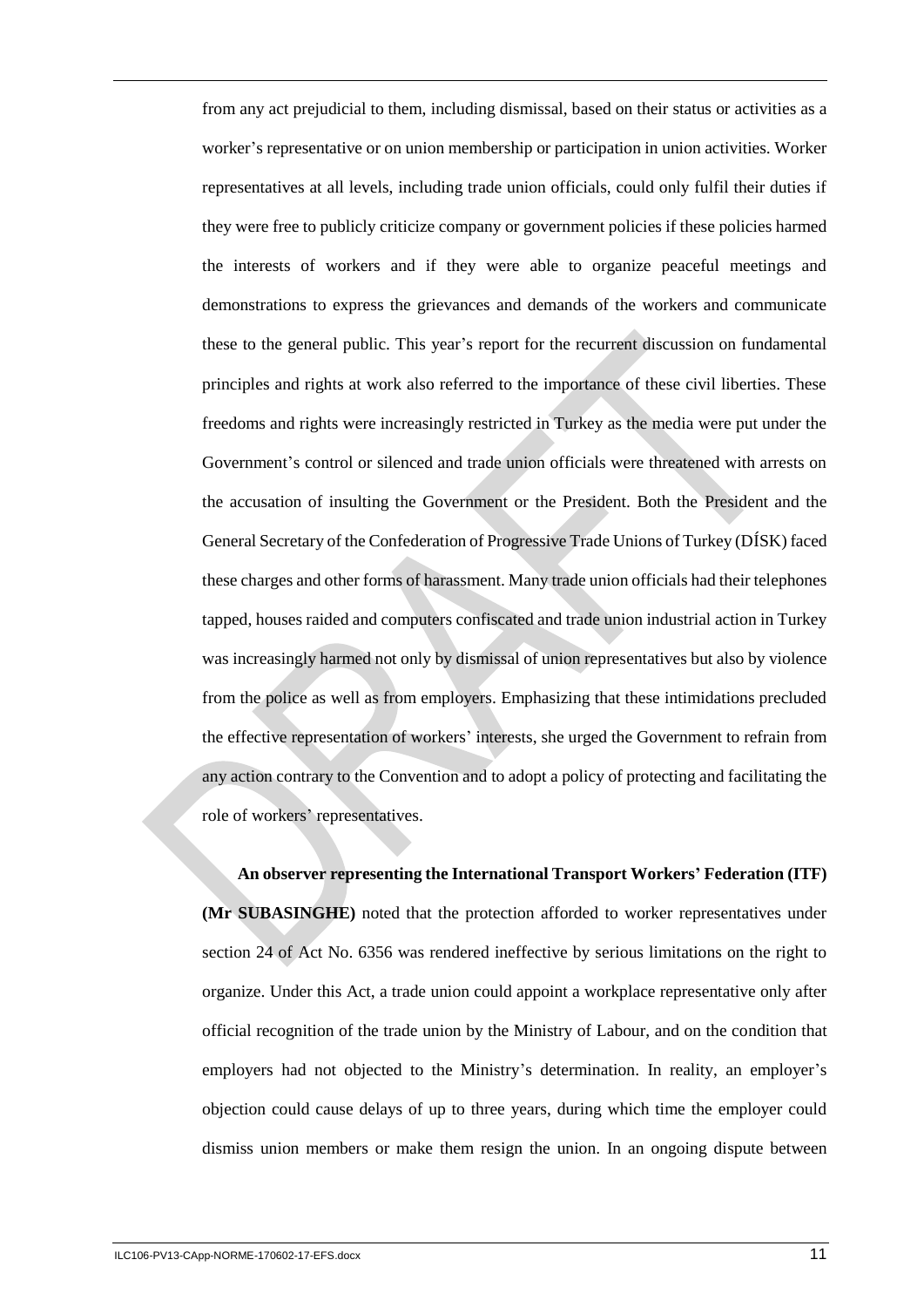ITF-affiliated union Nakliyat-İş and an international logistics firm, the company had dismissed 168 workers on grounds of redundancy at the same time the union had filed its recognition application with the Ministry. This had not been a coincidence, and numerous examples existed of such situations. Nor were union officials immune from reprisals. After a successful organizing drive in 2007, 14 leaders of TÜMTÍS had been arrested on the basis of the company's complaint and sentenced to prison terms for, according to the judicial decision "founding an organization for the purpose of committing crime, violating the right to peaceful work through coercion in order to obtain unfair gain and obstructing enjoyment of union rights". Seven of those arrested remained in prison, and the branch leader Nurettin Kılıçdoğan, had been moved to a high security unit because of his status. Given that the price of joining a union was so high, the speaker wondered where future workers' representatives would come from. Freedom of association could be exercised only in a climate free of intimidation. Arrests of trade unionists, dismissals of workers and union organizers created an atmosphere of intimidation and fear prejudicial to the normal development of trade union activities. The speaker called on the Government to provide an effective remedy to unjustified termination of employment of workers' representatives and union members, which should include their reinstatement, payment of unpaid wages, and maintenance of acquired rights. He further asked the Government urgently to review the sentences of the TÜMTİS leaders.

**The Worker member of Germany (Ms BONNING)**, speaking also on behalf of the Worker members of France and Italy, stated that it was unquestionable that a State may, in the face of a risk of a coup or a terrorist threat, be able to declare a state of emergency. However, the proclamation of a state of emergency should serve to defend or restore fundamental rights and the rule of law. Access to free and independent justice should be preserved and no one could be found guilty without a court decision. Human rights, including trade union rights, freedom of association, the right to collective bargaining and the right to strike should not be restricted. The dismissals and arrests of scientists and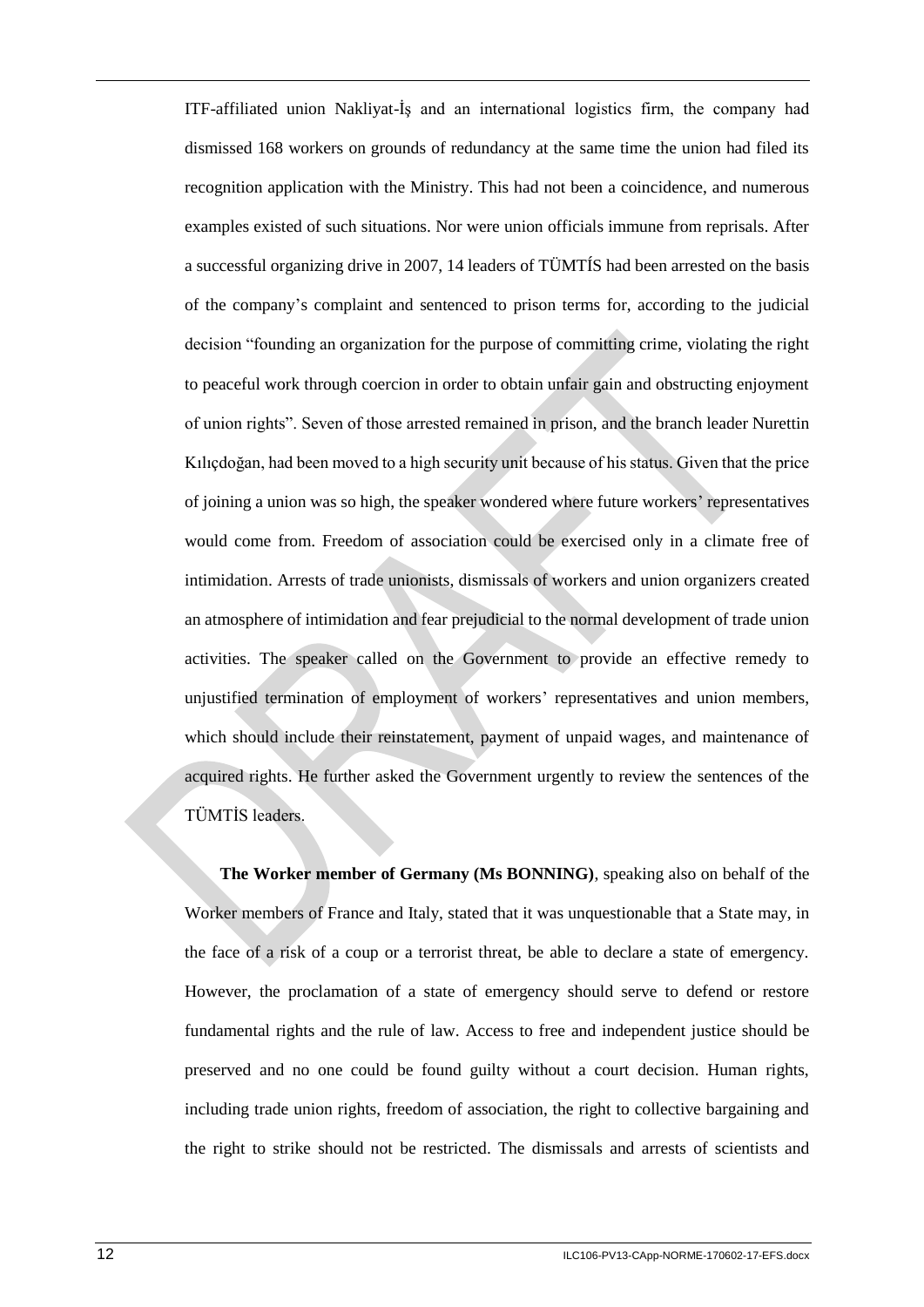teachers, many of whom were trade union members or representatives, were already a reality before the coup. The proclamation of the state of emergency and its extension had escalated the situation and was used to eliminate critical views, including from teachers and employees, independent unions and their representatives in the public administration. It was hard to believe that the mass dismissals and the mass arrests including among trade unionists and union officials were aimed at maintaining democratic order. Those persons had not learned the reasons for their redundancies. On the basis of a decree, they had found their names published on the list of names. They were dismissed without compensation and excluded from the social security system. They did not have the opportunity to prove their innocence in a transparent, independent and fair trial, and to take action against unjust dismissals or suspensions. Courts which normally would have been competent to review the dismissals of workers and public servants were not in a position to consider those cases. In conclusion, the speaker stressed that without an adequate representation of workers, neither freedom of association, nor the right to collective bargaining, nor the right to strike could be effectively respected.

**An observer representing the IndustriALL Global Union (IndustriALL) (Mr ÖZKAN)** expressed deep concern regarding the impact on fundamental trade union rights and freedoms of recent developments in Turkey. A high-level mission of global and European trade unions had recognized that Turkey faced multiple challenges and threats, but had noted that measures adopted under the current state of emergency were disproportionate to the needs of security. IndustriALL demanded that the Turkish authorities stop legally unfounded collective dismissals, suspensions, intimidation and arrests; revert to legislation based on the presumption of innocence, individuality of criminal responsibility, the right to impartial and transparent trial and appeal, and respect for the rule of law and democracy; put in place the Inquiry Commission on State of Emergency Measures and ensure that its decisions were subject to judicial review and effective, timely appeal procedures, including at European level; reinstate those who had been arrested or suspended; restore freedom of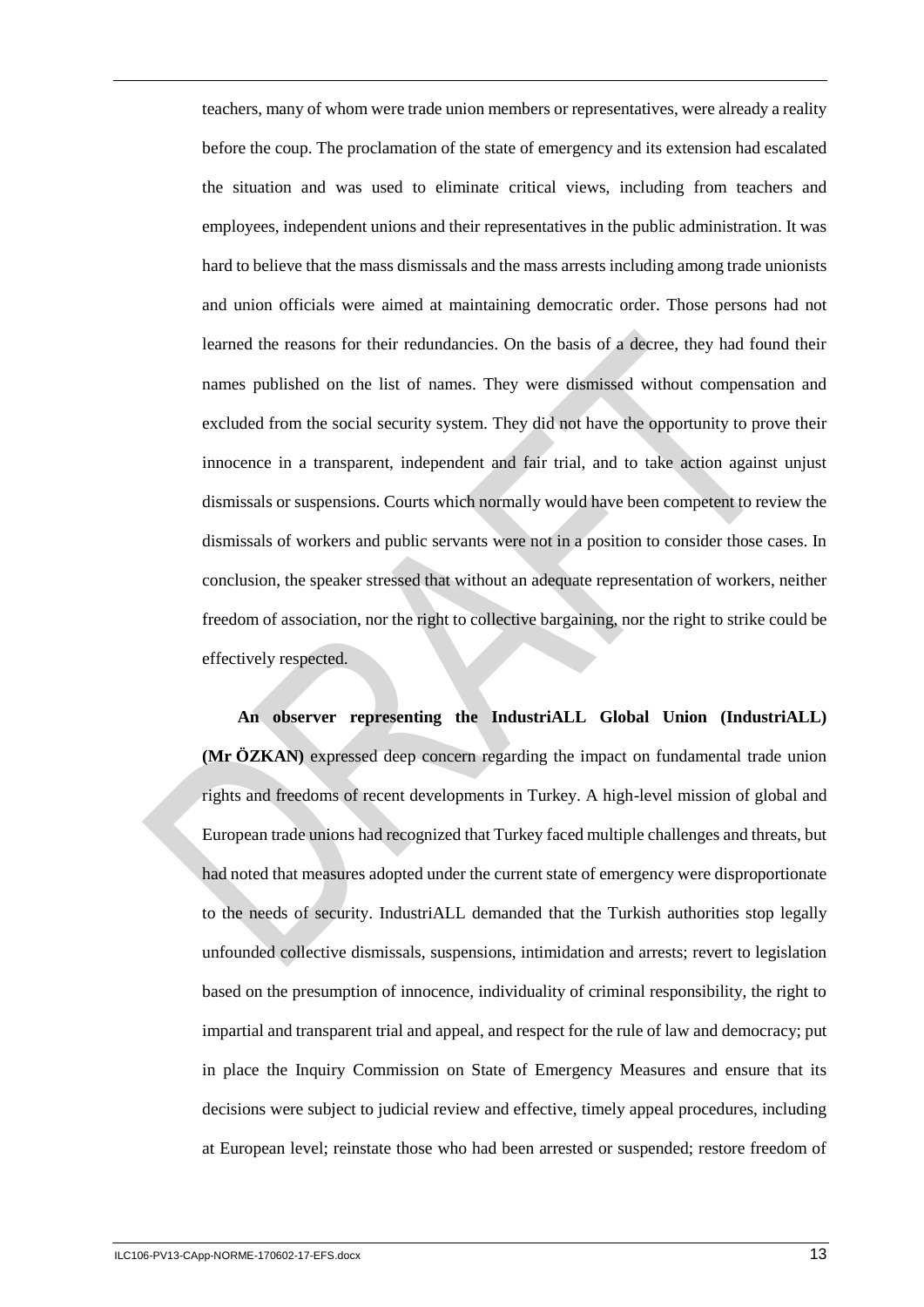expression and speech for the media and associations; and respect and implement ILO core labour standards, in particular Convention No. 135, the Freedom of Association and Protection of the Right to Organise Convention, 1948 (No. 87), and Convention No. 98. The right to strike was threatened in Turkey. Decrees had banned strikes in the glass, metal, banking and pharmaceutical sectors, contending that they threatened national security or public health. The speaker reiterated IndustriALL's support for the democratic values and freedoms set out in ILO Conventions, international and European charters, as well as for the rule of law, and called upon the ILO to monitor the implementation of these as related to trade unions in Turkey.

**Le membre travailleur du Niger (M. IDRISSA)** a souligné qu'il convenait d'analyser ce cas de manière lucide et à la lumière du contexte dans lequel les différentes violations sont commises. Si ces violations font suite à la tentative de coup d'Etat de juillet 2016, il y a lieu d'apprécier autrement les faits. Toute tentative de prise de pouvoir par les armes est condamnable car elle ouvre la voie à tous types d'abus et de violations, y compris de la liberté syndicale. Concernant les faits en Turquie, le BIT devrait fournir son assistance technique pour renforcer le dialogue social entre le gouvernement et les partenaires sociaux. Il est à espérer que les représentants des travailleurs et des employeurs turcs soient en mesure d'indiquer, lors de la prochaine session de la Conférence, que les choses sont rentrées dans l'ordre. Ce défi est à leur portée.

**La miembro trabajadora del Brasil (Sra. FARIA)** expresó su sincera solidaridad con los trabajadores de Turquía, habida cuenta de la inestabilidad política existente en el país que puede ser perjudicial para la democracia y para el movimiento sindical. Ante las sistemáticas y reiteradas violaciones del Convenio, cabe citar al Comité de Libertad Sindical que señala que «uno de los principios fundamentales de la libertad sindical es que los trabajadores gocen de protección adecuada contra los actos de discriminación antisindical en relación con su empleo — tales como despido, descenso de grado, traslado y otras medidas perjudiciales». Ahora bien, en el caso examinado, el Estado viene cometiendo todo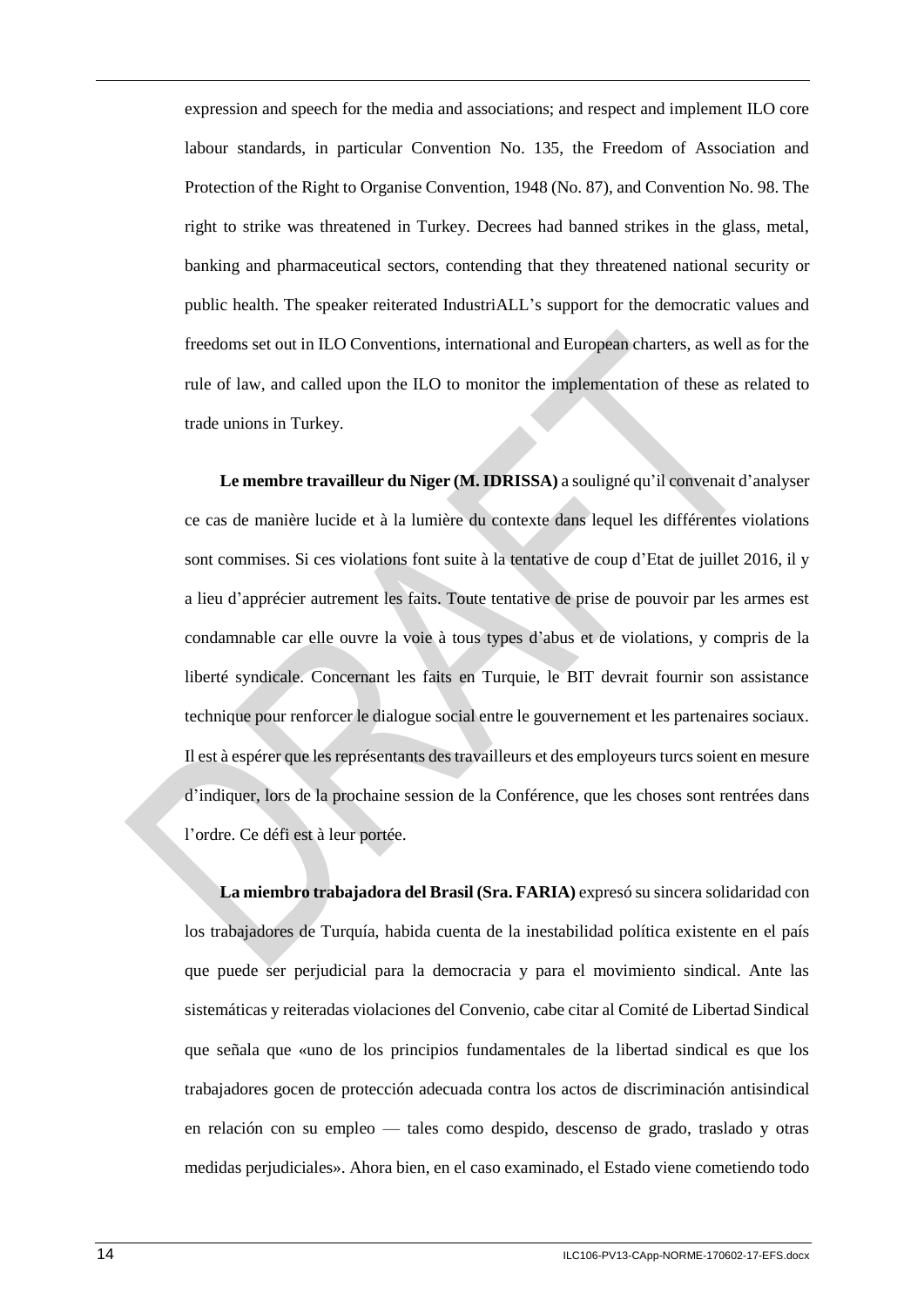tipo de violaciones contra los sindicatos y sus dirigentes: persecuciones, despidos injustificados e incluso detenciones y arrestos arbitrarios. La faceta más cruel de las violaciones cometidas son las detenciones y los arrestos ya que se cercena la libertad de un ser humano. Encarcelar a una persona por sus convicciones y prácticas político sindicales constituye ciertamente una de las formas más perversas de persecución y viola los tratados internacionales de derechos humanos. Sólo en el año 2016, como mínimo 292 miembros de la KESK fueron arrestados por fuerzas de seguridad del Gobierno y todas las acusaciones tienen como punto de partida la actuación sindical. No se aseguran los derechos y garantías mínimos de los trabajadores contra actos antisindicales por parte del Gobierno, violando no sólo este Convenio sino también el Convenio núm. 87. La oradora instó al Gobierno a que revocara el estado de emergencia y sus decretos, restableciendo la normalidad democrática.

**The Worker member of Sweden (Mr RUUKEL)**, speaking on behalf of the trade unions of the Nordic countries, noted that the protection of workers' representatives against prejudicial acts, including dismissals had been affected by the failed coup attempt and the declaration of a state of emergency. This was especially true for public servants. The state of emergency was still in force. The Government had enacted at least 23 decrees, mostly to dismiss public servants and increase government, police and military powers which, according to the Interior Minister's recent statement, had led to the detention of 113,000 people. In addition, more than 138,000 civil servants had been suspended or dismissed without investigation or the possibility of legal challenge, many of them workers' representatives. By Decree No. 685 of January 2017, the Government had established, for a two-year period, a State of Emergency Procedures Investigation Commission, mandated to review the dismissals. Yet if only half of the civil servants dismissed filed an application, the Commission would need to examine more than 100 files per day to complete its work within the allotted time. The speaker called on the Committee to adopt clear conclusions requesting the Government to revert to the rule of law and to provide for an effective redress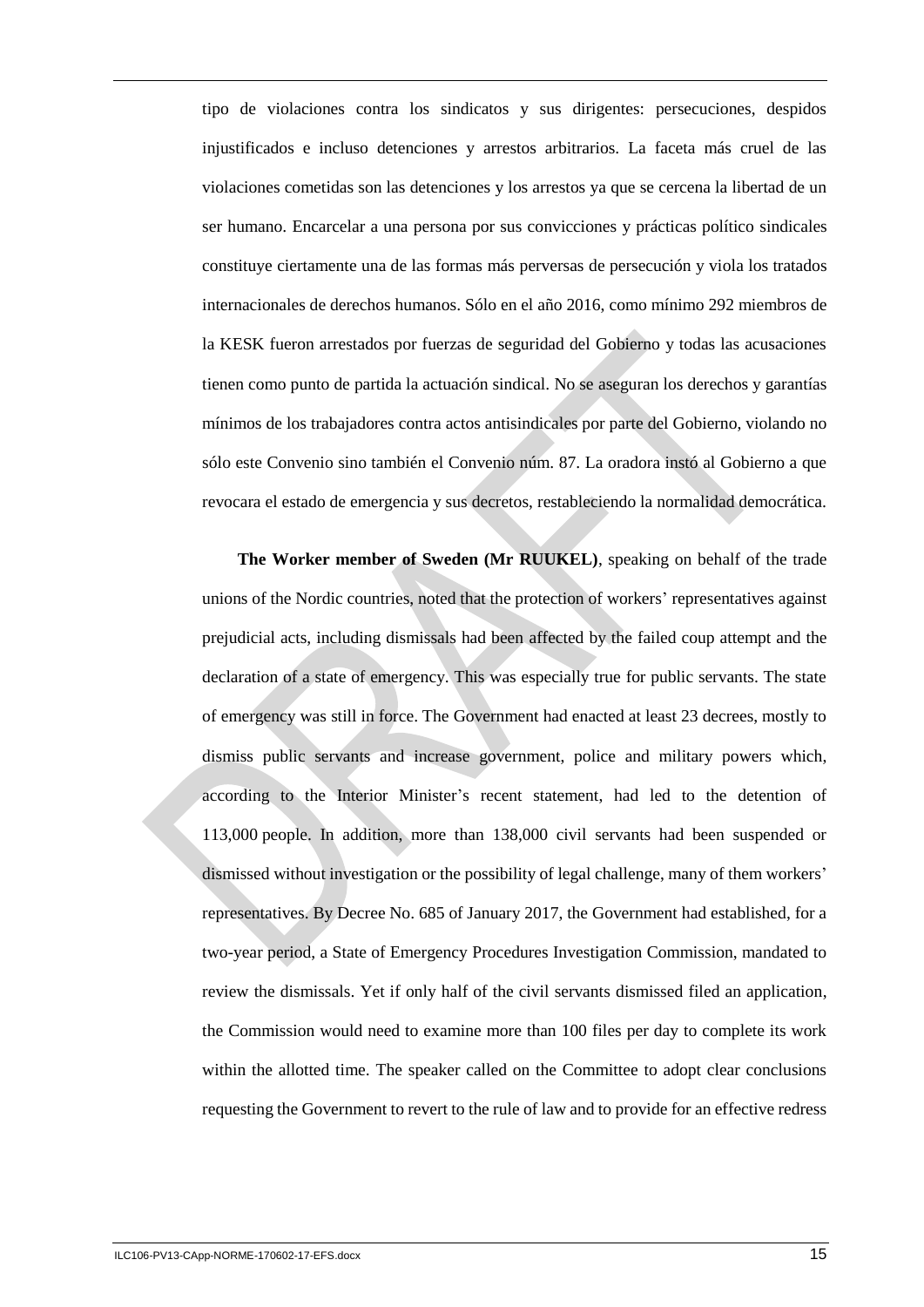mechanism for the thousands of civil servants and workers' representatives who had been unfairly dismissed.

**The Government representative** recalled that 248 people were killed and more than 2,000 were injured, most of them civilians, during the 2016 coup attempt. FETO, the organization behind the coup attempt, had infiltrated the Turkish Armed Forces, the police, the judiciary, education institutions and public administration at all levels and formed a structure parallel to the State with the aim of overthrowing an elected Government and taking over the State through the use of every means, including threats, blackmail, coercion, violence and murders. If it were successful in its heinous attempt on the night of 15 July 2016, no doubt there would be many thousands of executions by the perpetrators and now we would have been talking about murders rather than dismissals. Unfortunately, Turkey was not only facing the threat of FETO but also of other terrorist organizations such as DAESH or ISIS, and PKK. Following the failed coup attempt, the Council of Ministers declared a state of emergency as of 21 July 2016 in accordance with article 120 of the Turkish Constitution. Pursuant to article 129 of the Constitution, public servants were obliged to carry out their duties with loyalty to the Constitution and the existing laws. The same was required of public servants by virtue of Public Servants Act No. 657. Section 125 of this Act stipulated that acting in cohort with the terrorist organizations or helping them or using or making available public means and resources to assist these organizations or making propaganda for these organizations was an act punishable with a dismissal. Section 137 of the Act regulated the suspension during an investigation as an administrative precaution. Fight against terrorism and against the perpetrators of the coup attempt, which aimed to abolish fundamental rights and freedoms and free democratic order established, was being conducted in conformity with the international and national law. Turkey invoked Article 15 of the European Convention on Human Rights, pursuant to which, in time of war or other public emergency threatening the life of the nation, any high contracting party may take measures derogating from its obligations under that Convention. The coup attempt posed a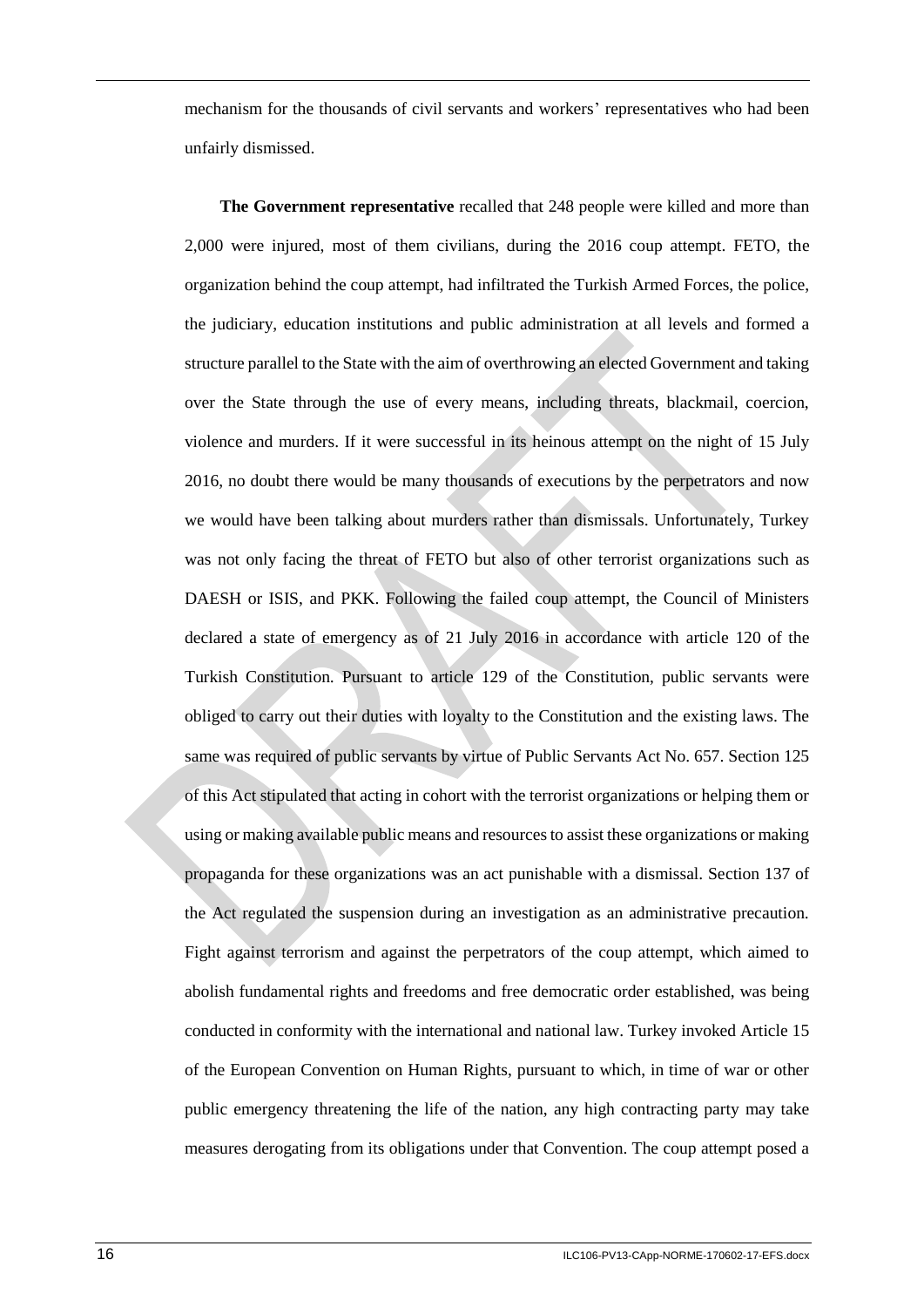serious and actual threat not only to the democratic constitutional order but also to the national security. Thus, it was necessary to take extraordinary measures to eliminate the threat as a matter of urgency. Waiting months or years for the investigations to bear results was not an option in the wake of a bloody coup attempt and in the face of imminent danger to the national security and hence, known associates and members of the terrorist organizations needed to be dismissed immediately. While there were still threats of new attempts to overthrow the Government, the Government had set up a Commission to review the state of emergency decisions. This Commission will review the dismissals of public servants who claimed they were dismissed unfairly by a Decree with the Force of Law. Those who were dismissed by an administrative decision had the right to apply to administrative courts. Members of the Commission were already appointed. It would start functioning as soon as it laid down its working principles and methods. Nevertheless, the Commission would begin receiving applications before 23 July 2017. Decisions of the Commission would be open to a judicial review, last resort being the European Court of Human Rights. In conclusion he urged the members of the Committee as well as the international community to try to feel empathy towards Turkish people and emphasized that the right to organize and protection against anti-union discrimination was guaranteed by the Constitution and labour legislation. Both unions and workers had judicial means to contest discriminatory actions. Under the Penal Code, in particular, its sections 118 and 135, acts of anti-union discrimination by employers were considered as crime punishable from one to three years of imprisonment. In addition, labour legislation provided for compensation and reinstatement.

**The Employer members** appreciated the information provided by the Government representative and called on the Government to provide it to the Committee of Experts without further delay.

**The Worker members** emphasized the extreme concern about the gravity and systematic nature of the infractions against workers' representatives in Turkey. The de facto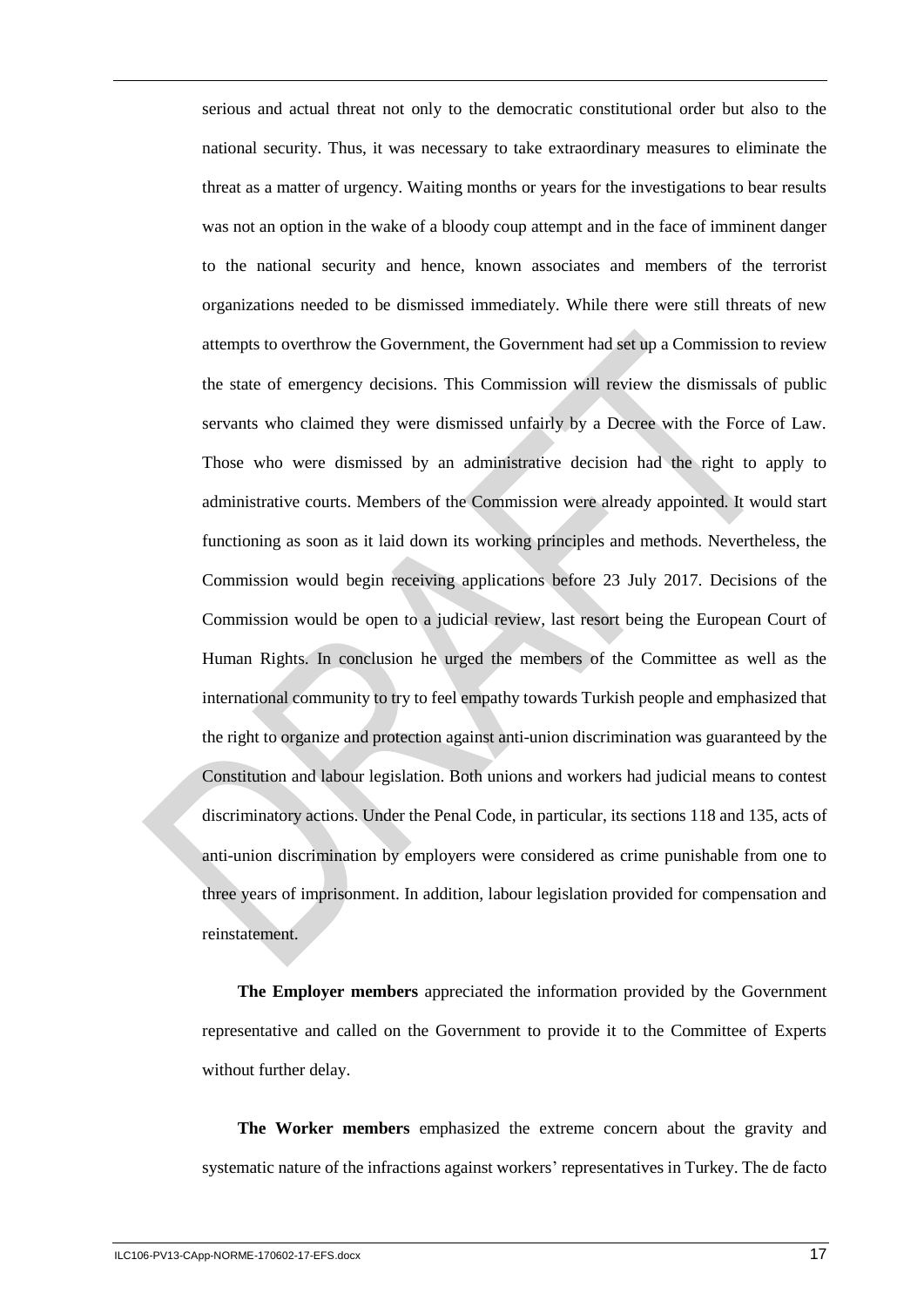suspension of democratic institutions and the rule of law were unacceptable and were a reminder of the times when Turkey was ruled by the military. The Government needed to urgently get back on the path to democracy. The declaration of a state of emergency did not give carte blanche to ignore all international obligations. Without the rule of law and the due process, there could be no genuine protection for workers' representatives. The discussion before the Committee had demonstrated how workers' representatives had been specifically targeted in the Government's purge of the opposition. The Government was called upon to not renew the state of emergency after July 2017 and to refrain immediately from issuing any further emergency decrees leading to the arbitrary arrests and dismissals of trade union representatives. Those who were detained or imprisoned for representing and defending the rights of workers had to be unconditionally released and afforded compensation. Among them, Nuriye Gülmen and Semih Özakça who had never committed a crime, had to be released without conditions. They were the voice of many others who were unable to speak out fearing retaliation against themselves and their families. The state of emergency had been abused to systematically dismiss and transfer workers' representatives from their workplaces. Workers' representatives who had been dismissed from their jobs or forcefully transferred had to be reinstated without any further delay. Any person suspected of having engaged in terrorist acts had to be charged criminally and judicial proceedings had to be initiated. However, these charges could not serve as a mean to victimize the entire public sector. Furthermore, the Government needed to address the lack of protection from retaliation before the formal recognition of a trade union. The legislative provisions protecting workers' representation from prejudicial acts based on their status, activities as workers' representatives, union membership, or participation in union activities had to be extended to the period during the pendency of the official recognition of the trade union. Recalling that Taner Kiliç, Chair of Amnesty International, had been recently charged with membership of a terrorist organization and was held in pre-trial detention, the Worker members called for his release and urged the Government to reinstate fundamental labour rights, including the protection of workers' representatives.